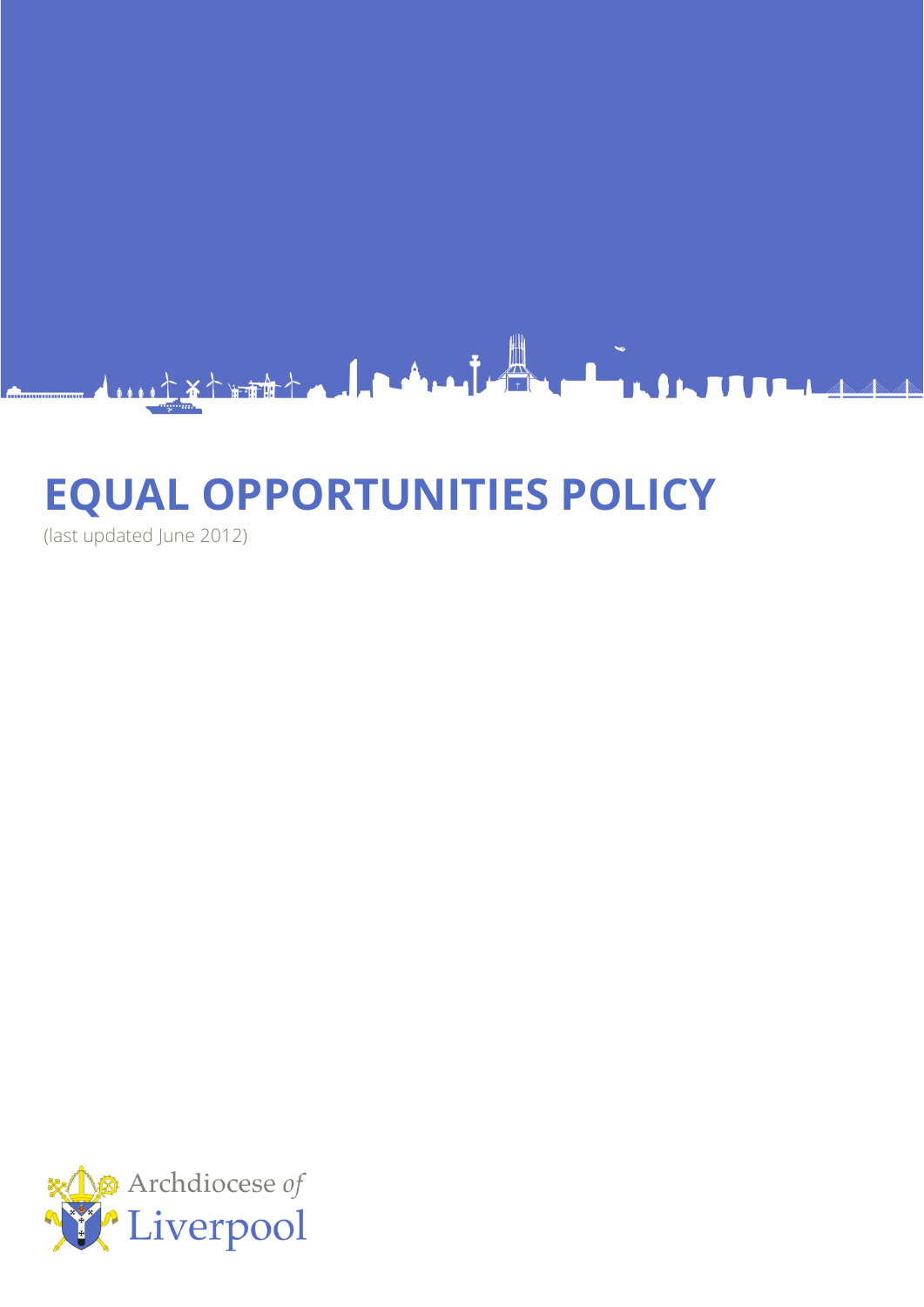# **1. STATEMENT ON EQUAL OPPORTUNITIES**

- 1.1 The Archdiocese of Liverpool is committed to the principle of equal opportunity in employment and declares its opposition to any form of less favourable treatment because of a protected characteristic, whether through direct or indirect discrimination.
- 1.2 Accordingly, management will ensure that recruitment, selection, training, development and promotion procedures result in no job applicant or employee receiving less favourable treatment because of a protected characteristic i.e. on the grounds of race, colour, nationality, ethnic or national origin, religion or belief, disability, trade union membership or non-membership, sex, sexual orientation, age, pregnancy and maternity, gender reassignment, marital status/civil partnership, or on the basis of being a part-time or fixed-term worker. The company's objective is to ensure that individuals are selected, promoted and otherwise treated solely on the basis of their relevant aptitudes, skills and abilities.

# **2. EMPLOYMENT PRACTICES**

- 2.1 The Archdiocese of Liverpool states its wholehearted support for the principles and practices of equal opportunity and recognises that it is the duty of all employees to accept their personal responsibility for fostering a fully integrated community at work by adhering to the principles of equal opportunity and maintaining a harmonious working environment.
- 2.2 The Archdiocese of Liverpool will actively promote equal opportunities throughout the Archdiocese of Liverpool through the application of employment policies which will ensure that individuals receive treatment that is fair and equitable and consistent with their relevant aptitudes, potential, skills, experiences and abilities. All managers and supervisors will seek to ensure that all employees comply with these principles.
- 2.3 The Archdiocese of Liverpool will ensure that individuals are recruited and selected, promoted and trained on objective criteria having regard to the relevant aptitudes, potential, skills, experiences and abilities. In particular, no applicant will be placed at a disadvantage by any practices which because of a protected characteristic constitute direct or indirect discrimination.
- 2.4 The Archdiocese of Liverpool recognises the problems that harassment may cause at work and is committed to ensure that such unacceptable behaviour does not take place. Harassment is unwanted conduct that violates a person's dignity or creates an intimidating, hostile, degrading, humiliating or offensive environment for them having regard to all the circumstances including the perception of the victim.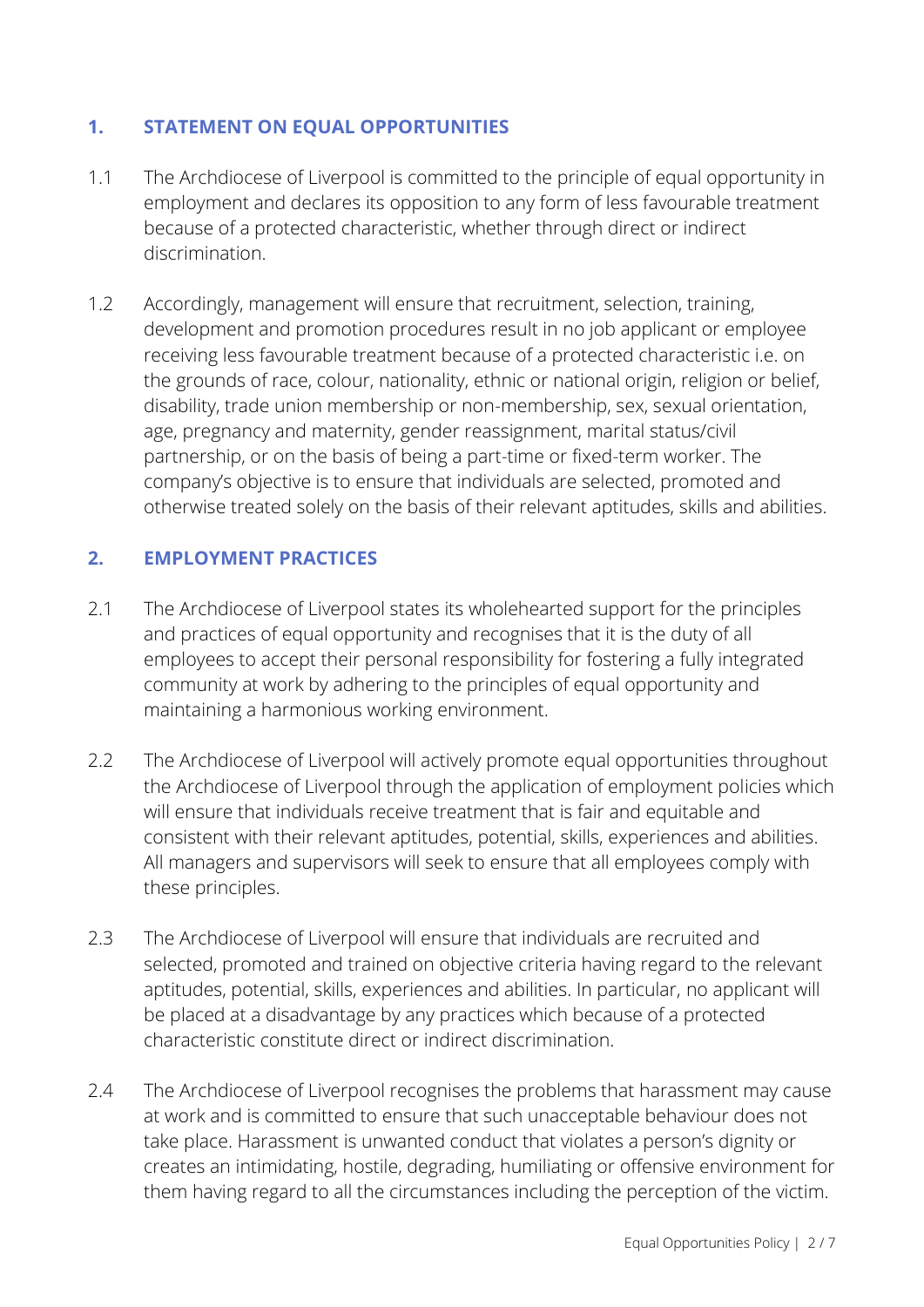All forms of harassment are abhorrent and will not be tolerated by the Archdiocese. Harassment in any form is regarded as unlawful discrimination and additionally may also be subject to criminal proceedings. All such cases will be dealt with under the Disciplinary and Dismissal Procedure.

The Archdiocese of Liverpool recognises that the detriment a disabled person endures as a consequence of their disability can, in many instances, be removed by the adoption of reasonable adjustments. The Archdiocese of Liverpool is committed to ensure that such adjustments will be effected where reasonably practicable and where the detriment is substantial.

# **3. MONITORING AND REVIEW ARRANGEMENT**

- 3.1 The Archdiocese of Liverpool recognises that the regular monitoring of employees and job applicants is essential to the thorough review of the effectiveness of this Policy and to this end the Archdiocese of Liverpool will initiate equal opportunity monitoring.
- 3.2 The successful implementation of this Policy depends upon the regular examination and progress towards equal opportunity.
- 3.3 The Archdiocese of Liverpool will review the workplace and arrangements affecting any disabled employee and will take such steps as is reasonable to prevent substantial disadvantage.

# **4. GRIEVANCE, DISCIPLINARY AND DISMISSAL PROCEDURES**

- 4.1 The Archdiocese of Liverpool will ensure that any individual or group of employees who believe that they have experienced direct or indirect discrimination are properly represented in any grievance proceedings. Any employee who feels that he or she has been treated unfairly in connection with their employment should raise their grievance through the Grievance Procedure when every effort will be made to secure a satisfactory resolution. In addition the Archdiocese of Liverpool will ensure that any employee making a complaint of unfair discrimination (or any employee assisting or representing) will be protected from any victimisation. Where the complaint relates to alleged harassment, the procedure outlined at Section 9, should be followed.
- 4.2 The Archdiocese of Liverpool will continue to treat unfair discriminatory conduct by any member of staff as a serious disciplinary offence.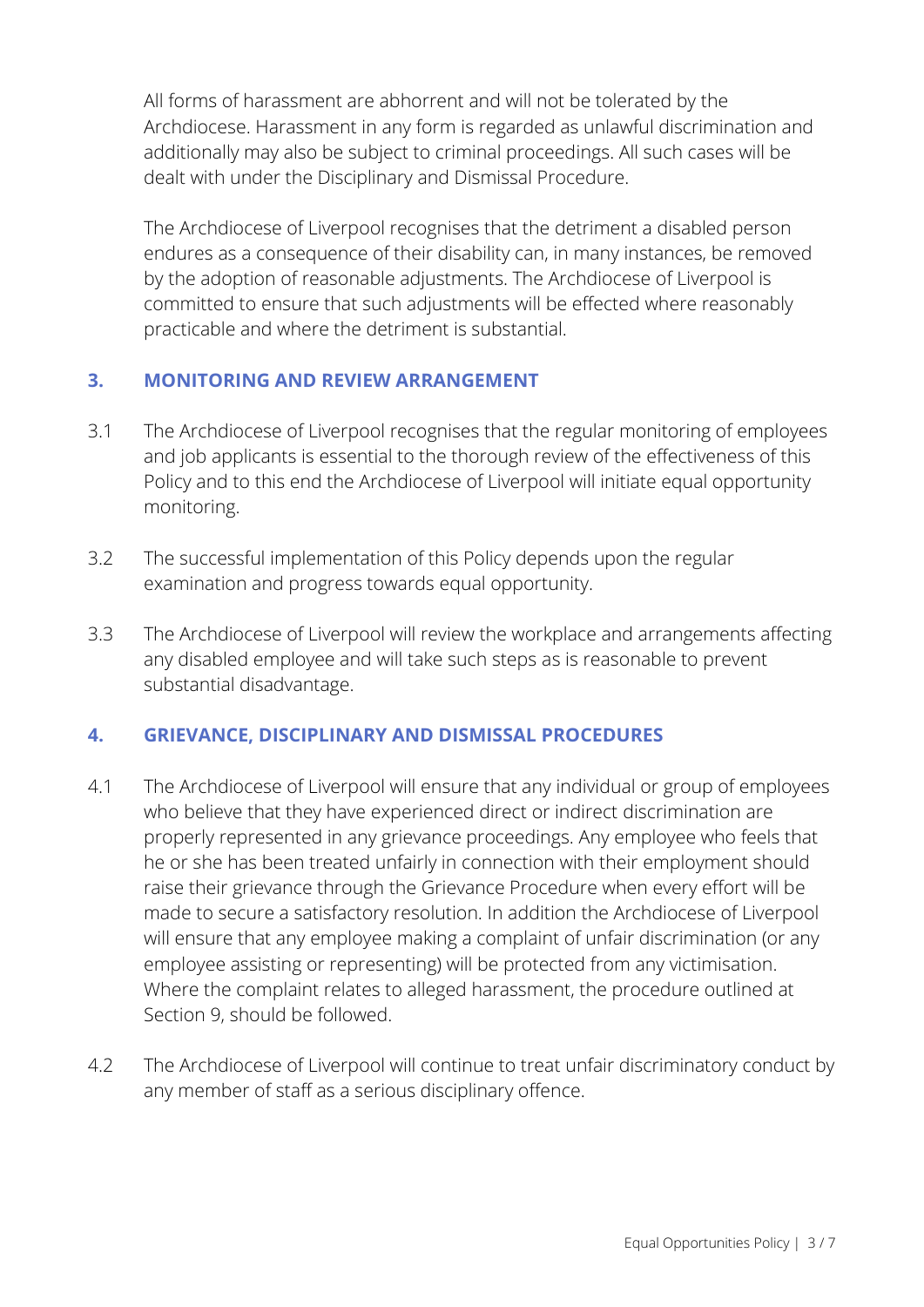# **5. TRAINING AND ADVERTISING**

- 5.1 The Archdiocese of Liverpool will train, develop and promote on the basis of merit and ability only. The Archdiocese of Liverpool will seek to encourage employees and job applicants of under represented groups by using the positive action measures available to the Archdiocese of Liverpool through the relevant legislation.
- 5.2 When vacancies are advertised both internally and externally, the Archdiocese of Liverpool will continue to ensure that such advertising, both in placement and content, is compatible with the terms of this Policy. To this end, opportunities will be taken through language, images or declarations, as appropriate, to show that the Archdiocese of Liverpool is an equal opportunities employer. In practical terms this means that the wording of advertisements will be carefully scrutinised to ensure that any hidden discrimination is avoided or that discriminatory loaded wording is avoided. Every effort will be made to ensure that the advertisements are placed in newspapers and publications so that as wide a readership as possible has access to the vacancies.

This may include the placing of advertisements in ethnic publications and women's magazines.

5.3 To this end, "word of mouth" advertising, personal contacts and family relationships will be discouraged as the only means of recruiting new staff or promoting existing staff.

# **6. COMMUNICATION**

- 6.1 The principles in this Policy will be brought to the attention of all staff by means of publication in the Employee Handbook.
- 6.2 All employees are encouraged to bring to the attention of their line manager any act of discrimination they observe.
- 6.3 Employees who are newly disabled are encouraged to bring this to the attention of their line manager to enable a review of their treatment to be made. This review will include an assessment of the workplace and arrangements to ensure that these do not place the disabled person at a substantial disadvantage. Where they do, then adjustments will be effected where reasonable to do so.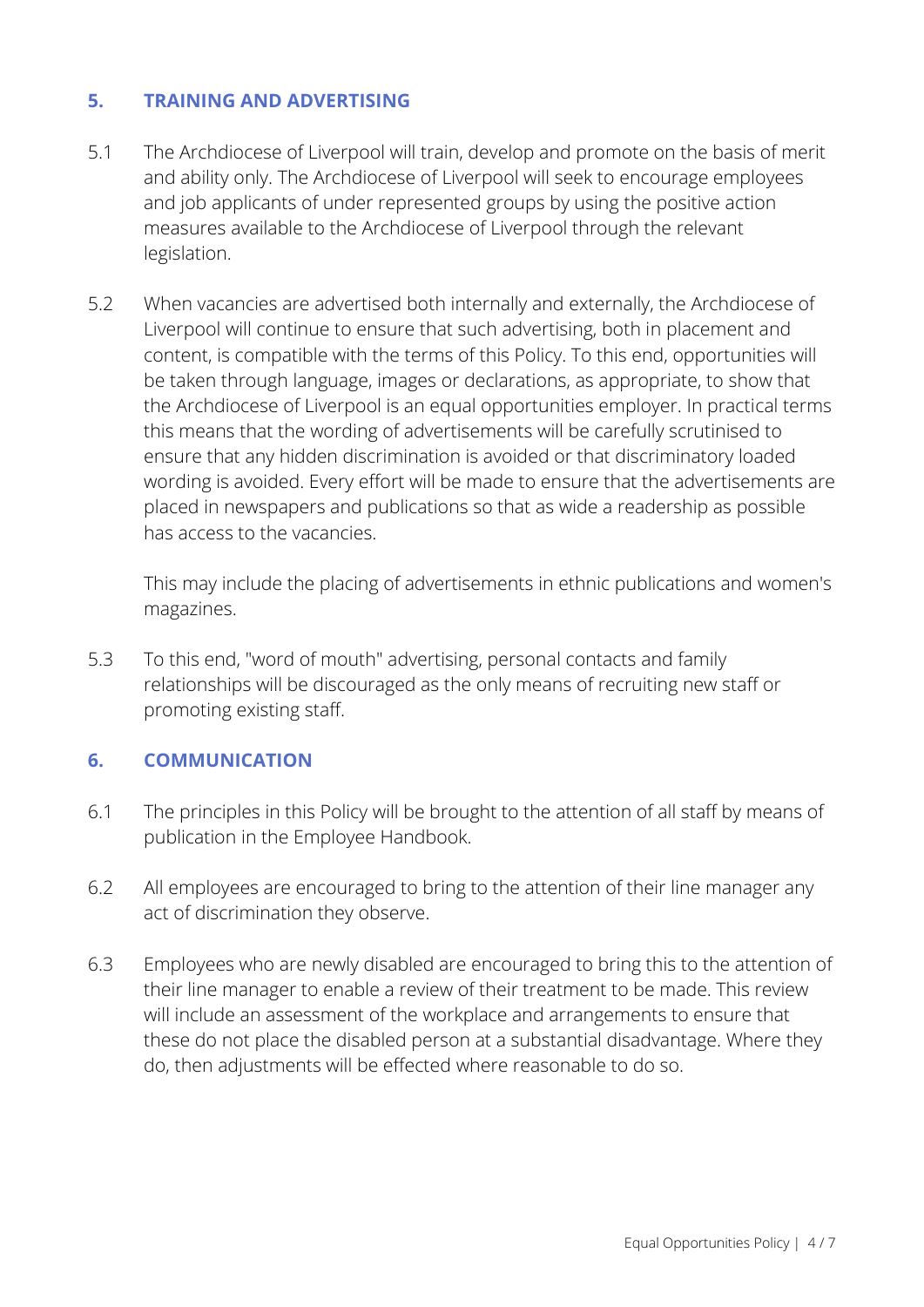# **7. HARRASMENT**

#### 7.1 Preamble

Harassment in the employment situation is unlawful under discrimination legislation and as a consequence is unlawful behaviour. It is also improper and inappropriate behaviour which lowers morale and interferes with the effectiveness of people at work.

It is the policy of this Archdiocese of Liverpool to make every effort to provide a working environment free from all forms of harassment and intimidation.

All employees are expected to comply with the policy and to ensure that such conduct does not occur. Appropriate disciplinary action including summary dismissal for serious offences will be taken against any employee who violates this policy.

#### 7.2 Definition

Harassment is unwanted conduct that violates a person's dignity or creates an intimidating, hostile, degrading, humiliating or offensive environment for them having regard to all the circumstances including the perception of the victim.

#### 7.3 Examples

The following are examples of inappropriate behaviour covered by this Policy:-

Physical conduct of a sexual nature: unwanted physical contact including unnecessary touching, patting, pinching or brushing up against another employee's body, assault.

Verbal conduct by nature of a sexual, racial, age, sexually oriented, or on the grounds of religion or belief: unwelcome sexual advances, propositions or pressure for sexual activity, continued suggestions for social activity outside the workplace after it has been made clear that such suggestions are unwelcome, offensive comments on religious grounds, suggestive remarks, innuendoes or comments on sexual orientation.

Non-verbal conduct of an offensive nature: the display of pornographic or sexually suggestive pictures, objects or written materials, leering, whistling or making sexually suggestive gestures.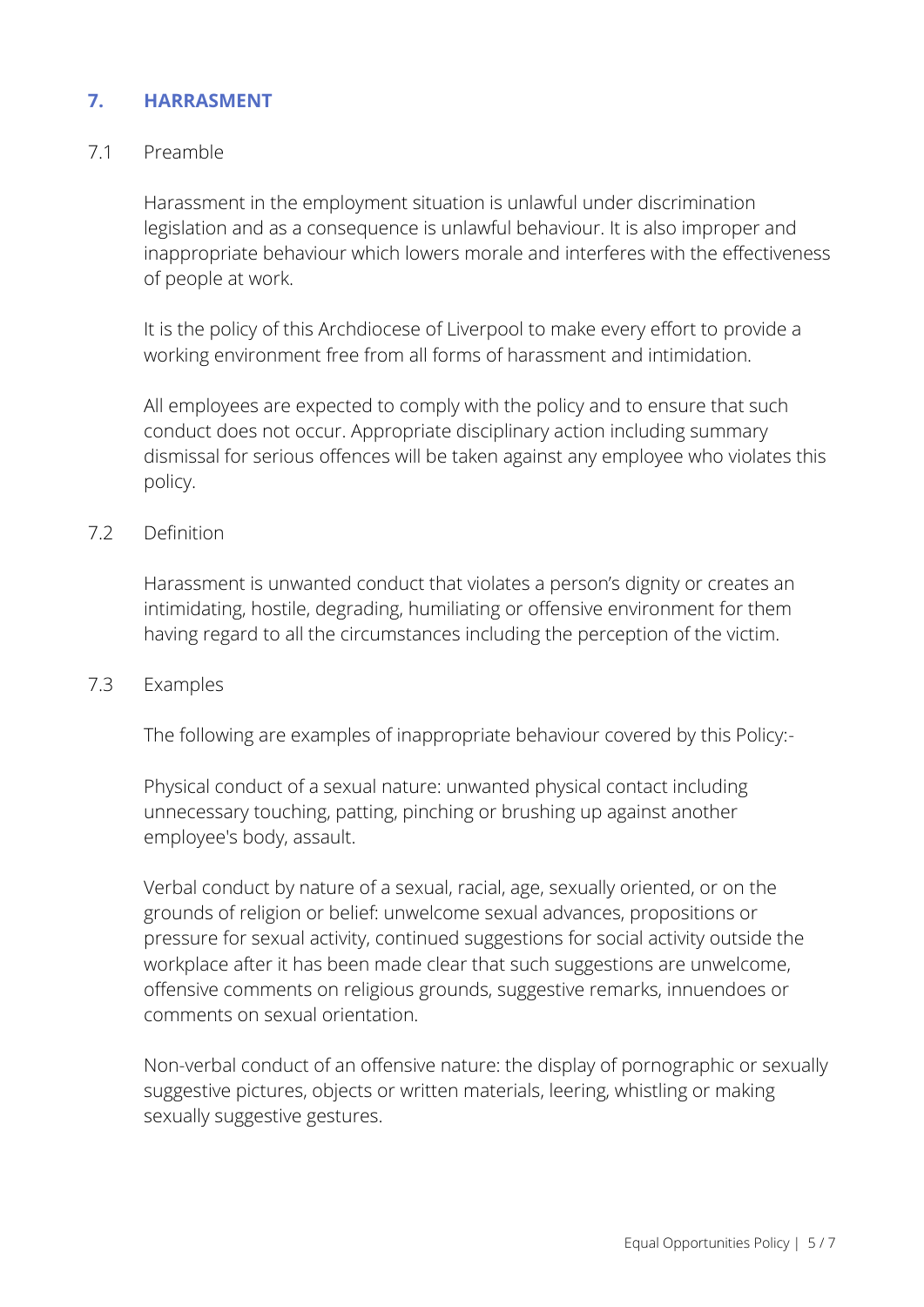Conduct which denigrates or ridicules or is intimidatory or physically abusive to an employee because of his or her sex, race, sexual orientation, age, religion or belief such as derogatory or degrading abuse or insults which are so motivated and offensive comments about dress or appearance or physique, hygiene etc.

#### **8. DUTY OF MANAGERS AND SUPERVISORS**

All supervisors and managers are responsible for eliminating any forms of harassment or intimidation of which they are aware. Failure to do so will be treated as a failure to fulfil all the responsibilities of their position. Similarly, all supervisors and managers are responsible for eliminating less favourable treatment of disabled persons for a reason or reasons which relate to their disability. Again, failure to do so will be treated as a failure to fulfil all the responsibilities of their position.

No supervisor or manager shall threaten or insinuate, either explicitly or implicitly, that an employee's rejection of sexual advances or resistance to any racial abuse or abuse on the grounds of sexual orientation, age, religion or belief will be used as a basis for an employment decision affecting that employee. Such conduct shall be treated by the Archdiocese of Liverpool as a serious disciplinary offence by the supervisor or manager.

# **9. HARRASMENT COMPLAINTS PROCESURE**

It is clearly inappropriate for the normal grievance procedure to be used for complaints of harassment particularly where the manager is the alleged harasser.

- 9.1 Wherever possible the person who believes that they are the subject of harassment should ask the person responsible to stop the harassing behaviour. Where this does not stop or some employment consequences result then a complaint under 9.2. below should be made.
- 9.2 An employee who believes that they have been the subject of harassment should report the alleged act to the appropriate line manager, director or a nominated officer of the employee's choice.
- 9.3 A timely investigation will be conducted into the complaint in a confidential manner. All parties will be guaranteed a fair and impartial hearing.

In any serious case of alleged harassment either or both of the parties may be suspended on full pay pending the completion of the investigation. The victim will be interviewed preferably by a person of the same sex/race where appropriate. Confidentiality will be assured. A diary should be kept by the victim detailing the allegations and dates when they occurred.